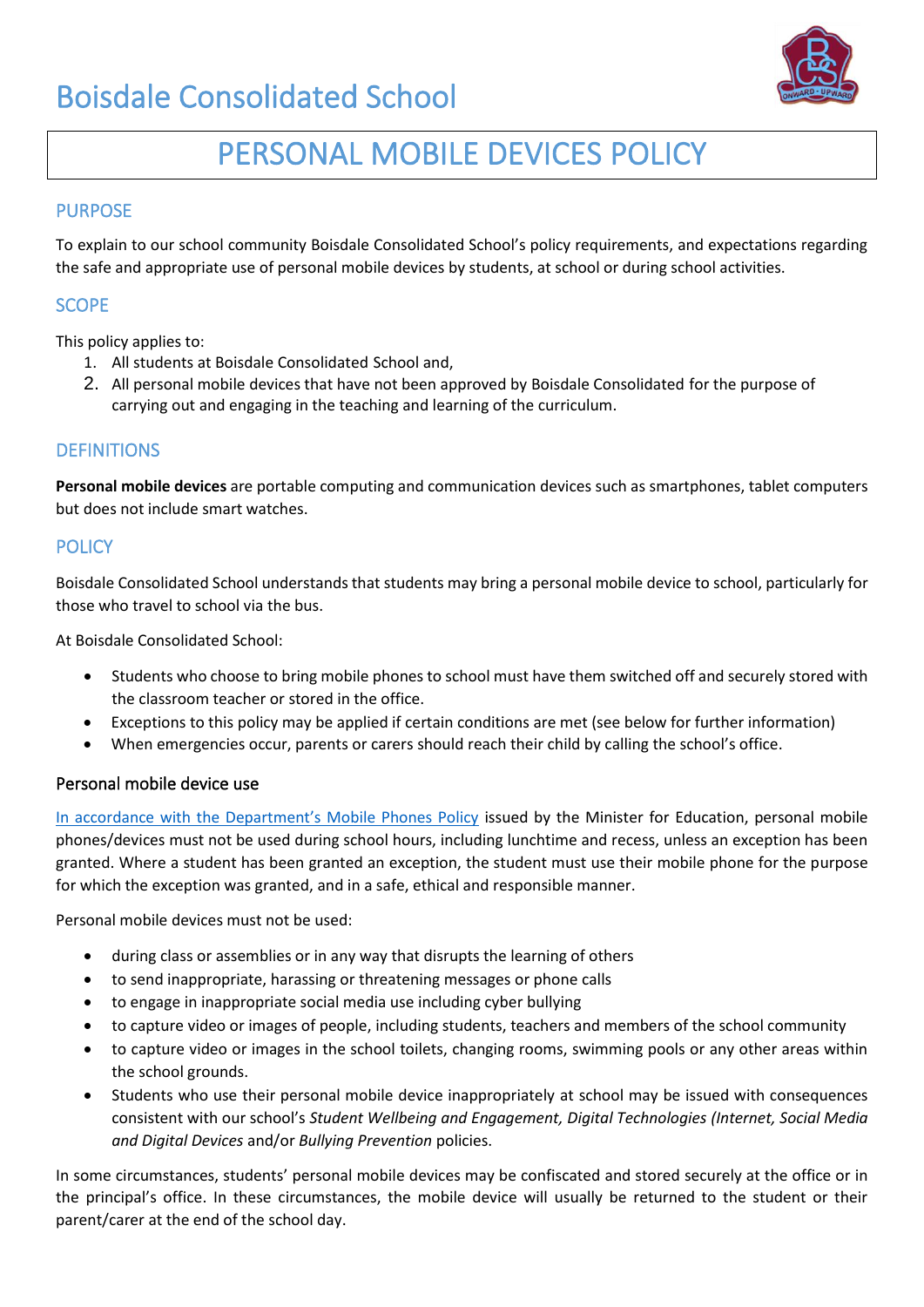

# Boisdale Consolidated School

## **Secure storage**

Mobile devices owned by students at Boisdale Consolidated school are considered valuable items and are brought to school at the owner's (student's or parent/carer's) risk. Please note that Boisdale Consolidated School does not have accident insurance for accidental property damage or theft. Students and their parents/carers are encouraged to obtain appropriate insurance for valuable items.

Where students bring a mobile phone to school, Boisdale Consolidated school will provide secure storage. Secure storage is storage that cannot be readily accessed by those without permission to do so. Any personal devices that are brought to school will be securely stored with the classroom teacher or stored in the office.

### **Exceptions**

Exceptions to the policy:

- may be applied during school hours if certain conditions are met, specifically,
	- o Health and wellbeing-related exceptions; and
	- o Exceptions related to managing risk when students are offsite.
- can be granted by the principal, or by the teacher for that class, in accordance with the Department's [Mobile Phones Policy.](https://www.education.vic.gov.au/school/principals/spag/safety/Pages/mobilephones.aspx)

The three categories of exceptions allowed under the Department's [Mobile Phones Policy](https://www.education.vic.gov.au/school/principals/spag/safety/Pages/mobilephones.aspx) are:

#### *1. Learning-related exceptions*

| <b>Specific exception</b>                                                                                                          | <b>Documentation</b>                                |
|------------------------------------------------------------------------------------------------------------------------------------|-----------------------------------------------------|
| For specific learning activities (class-based exception)                                                                           | Unit of work, learning sequence                     |
| For students for whom a reasonable adjustment to a<br>learning program is needed because of a disability or<br>learning difficulty | Individual Learning Plan, Individual Education Plan |

### *2. Health and wellbeing-related exceptions*

| Specific exception               | <b>Documentation</b>               |
|----------------------------------|------------------------------------|
| Students with a health condition | <b>Student Health Support Plan</b> |
| Students who are Young Carers    | A localised student record         |

#### *3. Exceptions related to managing risk when students are offsite*

| <b>Specific exception</b>                                                                      | <b>Documentation</b>                   |
|------------------------------------------------------------------------------------------------|----------------------------------------|
| Travelling to and from excursions                                                              | Risk assessment planning documentation |
| Students on excursions and camps                                                               | Risk assessment planning documentation |
| When students are offsite (not on school grounds) and<br>unsupervised with parental permission | Risk assessment planning documentation |
| Students with a dual enrolment or who need to undertake<br>intercampus travel                  | Risk assessment planning documentation |

Where an exception is granted, the student can only use the mobile phone for the purpose for which it was granted.